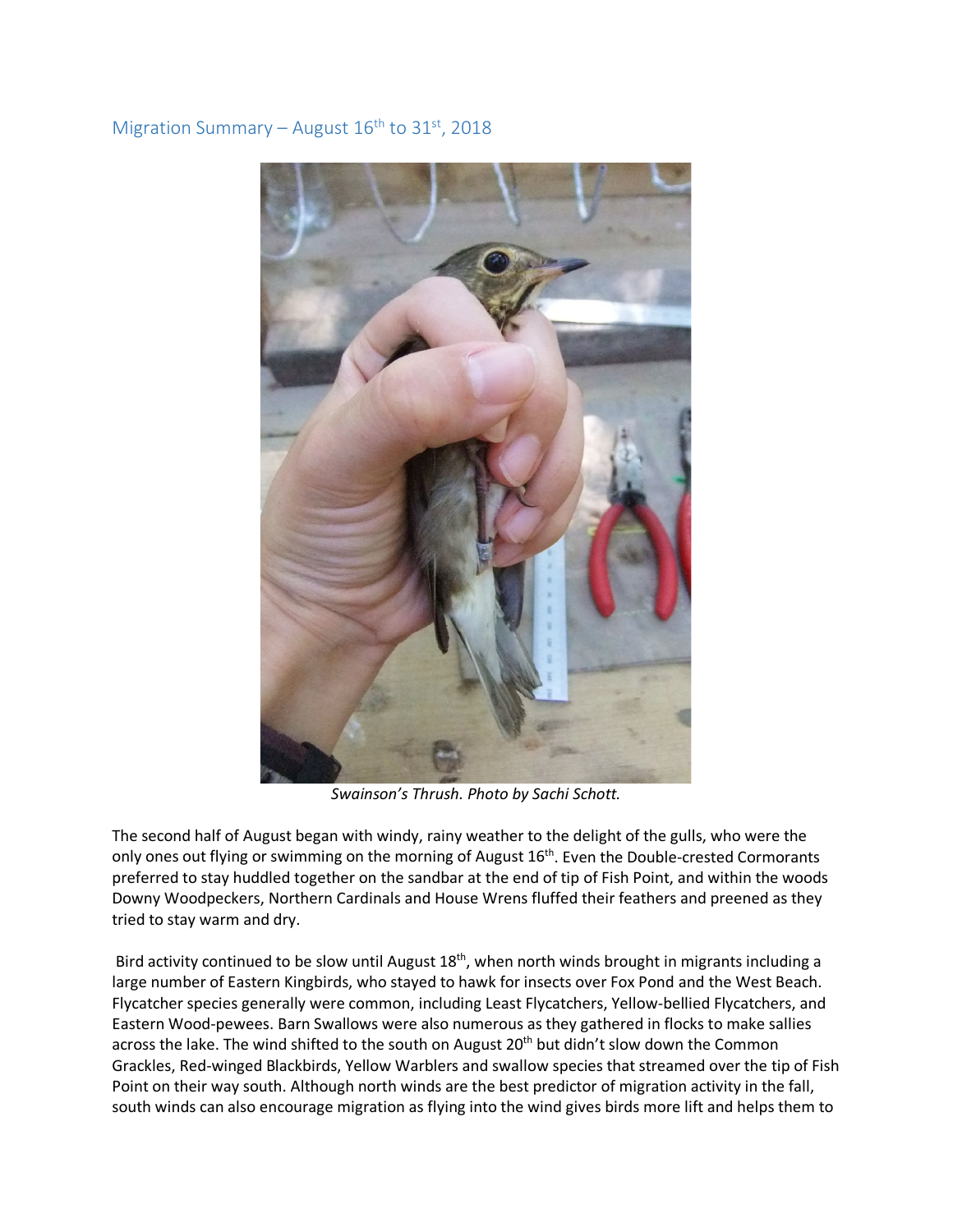fly more efficiently as long as the wind isn't too strong. Of course when birds are truly determined to migrate, not even weather conditions that give humans pause can stop them! Such was the case on August 21<sup>st</sup> when the heavens opened and torrential rains poured forth halfway through the morning, forcing PIBO's census taker to take shelter under the trees. The thunderstorm didn't discourage the hundreds of Purple Martins that filled the sky and blanketed the trees along the beach. By the next day, they were almost all gone – only one Purple Martin was recorded on census August  $22^{nd}$ .

As PIBO eased into the daily routine of mist-netting, more warbler species began to show up on the list of species seen each day. Canada Warblers were some of the first to be captured, along with American Redstarts, Magnolia Warblers, Black-and-white Warblers, and Ovenbirds. Very few birds were captured each day – the highest single day's banding total was fifteen birds, and as the temperature and humidity climbed the banding totals dwindled down to between two and five birds a day. Mixed flocks of warblers, Red-eyed Vireos and Baltimore Orioles were seen frequently on census and near the banding station, but they preferred to forage high up in the trees and did not condescend to come down to netlevel. PIBO staff were forced to crane their necks and strain their eyes to the utmost to catch glimpses of the season's first Tennessee, Myrtle, Golden-winged, Bay-breasted and Chestnut-sided Warblers, among others.

By August 29<sup>th</sup> temperatures were hot enough that it felt like the middle of summer and the hard rain that fell in the early afternoon came as a relief. The results of the cooler temperatures and north-west winds were immediate: there were noticeably more birds chipping and calling in the dark of the predawn on August 30<sup>th</sup> as the PIBO staff walked in to start their day's work. Six hours later, they had banded 41 birds and had observed a total of 67 species – an increase of twenty species over the day before! The Red-eyed Vireos and warblers had descended from the remote treetops and were now foraging closer to eye-level, making it much easier to spot the first Cape May and Black-throated Blue Warblers of the season. Some of the most numerous birds PIBO bands in the fall are thrushes of the genus *Catharus*, and while a few had been seen and banded since August 20<sup>th</sup>, their numbers increased dramatically on the 30<sup>th</sup>. The soft, whistling *chirr-up*s of Veerys and Swainson's Thrushes sounded a note of gentle inquiry from within the dogwood trees in the netting area as PIBO staff went about their rounds, and the first Hermit Thrush of the season was captured. The banding station continued to be busy on August 31 $st$ , though the surrounding woods were quieter than the day before. On census, a Prairie Warbler was seen at Fish Point in a group of other warblers. This species is uncommon in Ontario, and this was an unusual and exciting official sighting for PIBO!

\* \* \*

While PIBO's mandate is the conservation and study of birds, we are occasionally contacted by people seeking aid for a bird in distress. PIBO staff do not have the formal training or resources for wildlife rehabilitation work, but in such cases we do our best to see that the bird gets the help it needs.

On May 18th, the PIBO banding station was visited by Jon and Hanne Hettinga, two much-valued PIBO supporters). They had seen a Great-horned Owl on the ground next to the Fish Point trail, and were worried that it was in distress. PIBO's Field Supervisor Sumiko Onishi accompanied them back to the owl and found it lying on a boggy patch of ground. It did not offer any resistance when she wrapped it in a towel and picked it up, and it remained quiet and docile while she brought it back to the PIBO cottage. In view of this unusual behaviour, it was decided that the owl should be taken to the Wings Wildlife Rehabilitation Center in Amherstburg, an organization that PIBO has sent injured birds to before. Through the Pelee Island Quarry Farmer's Market, PIBO met Patricia Simone and Anna Morle, who